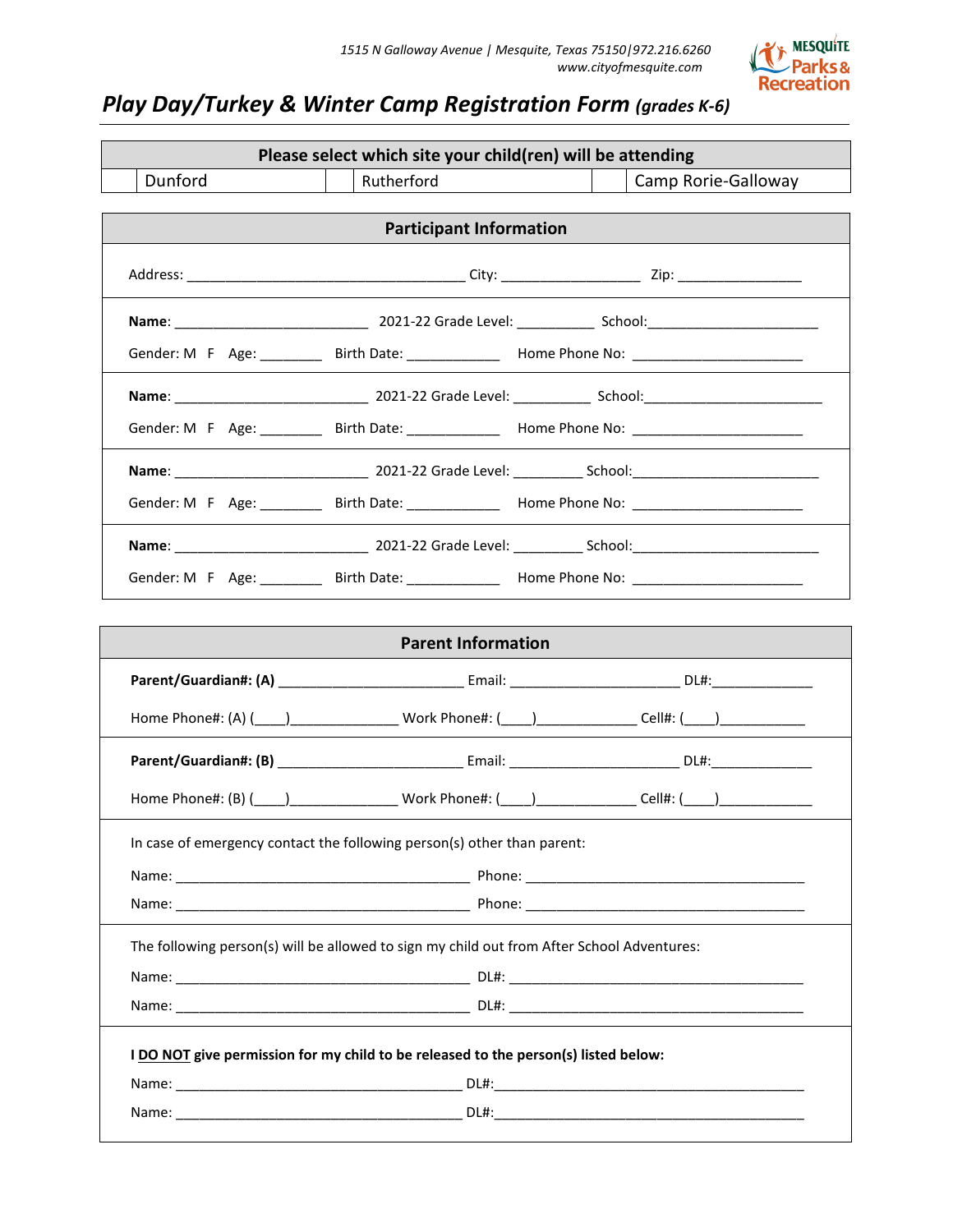| <b>Medical Information</b>                                                                                                                                                                                                                                                                                                                                                                                                                    |  |  |  |  |  |
|-----------------------------------------------------------------------------------------------------------------------------------------------------------------------------------------------------------------------------------------------------------------------------------------------------------------------------------------------------------------------------------------------------------------------------------------------|--|--|--|--|--|
| In the event of a medical emergency or illness you will be notified immediately. You or your emergency contact need<br>to be available to pick up your child from the program. All staff are First Aid and CPR trained and will take whatever<br>emergency medical measures are deemed necessary for the protection and safety of the participant. This may include<br>transportation by ambulance to the nearest medical treatment facility. |  |  |  |  |  |
|                                                                                                                                                                                                                                                                                                                                                                                                                                               |  |  |  |  |  |
|                                                                                                                                                                                                                                                                                                                                                                                                                                               |  |  |  |  |  |
| <b>Health History</b><br>(please attach additional page if necessary, all information is kept confidential)<br>(please circle all that apply)<br>Child has or is subject to: Asthma / Fainting Spells / Convulsions / Bloody Nose /Heart Trouble / Diabetes /Seizures / Other: https://www.marchild.com/2010/2010                                                                                                                             |  |  |  |  |  |
| <b>Allergies</b>                                                                                                                                                                                                                                                                                                                                                                                                                              |  |  |  |  |  |
|                                                                                                                                                                                                                                                                                                                                                                                                                                               |  |  |  |  |  |
|                                                                                                                                                                                                                                                                                                                                                                                                                                               |  |  |  |  |  |
|                                                                                                                                                                                                                                                                                                                                                                                                                                               |  |  |  |  |  |
|                                                                                                                                                                                                                                                                                                                                                                                                                                               |  |  |  |  |  |
| My child requires the use of an epi-pen: yes _________ no: ____________                                                                                                                                                                                                                                                                                                                                                                       |  |  |  |  |  |

## PERMISSION TO SECURE TREATMENT

In the event of any emergency, I authorize the City of Mesquite to secure from any licensed hospital, physician and/or medical personnel any treatment deemed necessary for me or my minor child/ward's immediate care and agree that I will be responsible for payment of any and all medical services rendered. I understand that this authorization includes transporting my child by ambulance if necessary to the nearest medical treatment facility or hospital if I am unable to be reached first. I also give my permission for my child to be released to individuals authorized in this packet to secure treatment if I am unavailable.

Initials \_\_\_\_\_\_\_

## MEDICATIONS (**All medications must be given to staff)**

Does your child(ren) require any medications to be taken during After School Adventures hours? Yes No Note: Medication will only be administered according to the labeled directions. All medication(s) must be in their original containers with instructions for the administration of the medication on the label. The medication sent to the program site must contain the daily dosage. Staff is not permitted to accept any larger doses. If there are any changes in the dosage of, frequency or administration of the medication, it is the parent's responsibility to inform the staff in writing.

| Child | Medicine/Dosage/Time: | Medicine and Dosage/Time: |
|-------|-----------------------|---------------------------|
| Child | Medicine/Dosage/Time: | Medicine and Dosage/Time: |
| Child | Medicine/Dosage/Time: | Medicine and Dosage/Time: |

## MEDICATION WAVIER

My initials below indicate that I acknowledge that the instructions on the pharmaceutical container are accurate and I agree to allow the City of Mesquite staff to assist in the administration of the medication to my child and I waive any claim against the City of Mesquite or its staff.

Initials \_\_\_\_\_\_\_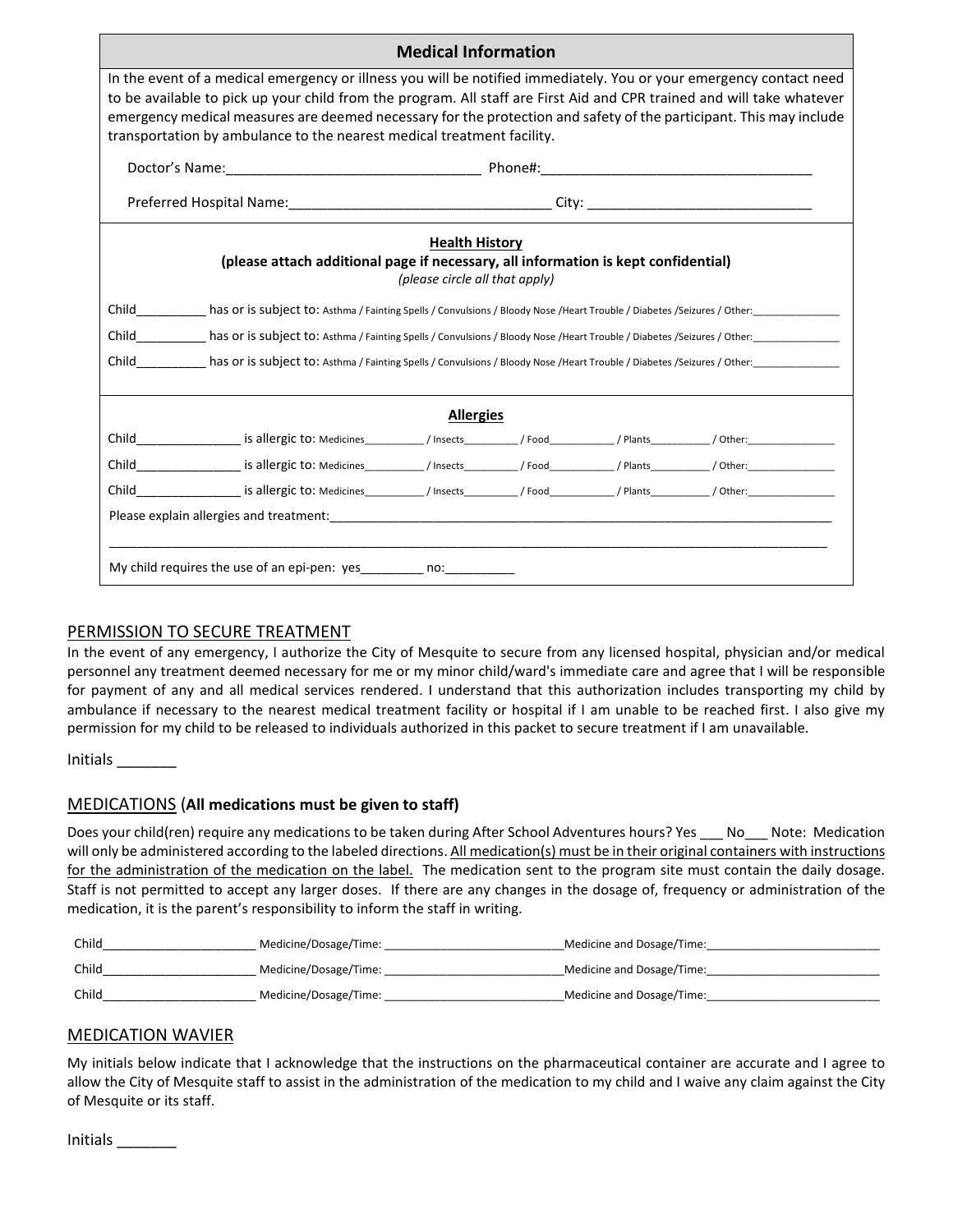## BEHAVIOR

Is your child diagnosed with a learning disability, behavior disorder or physical disability that we need to be aware of?  $Yes$  No \_\_\_\_

\_\_\_\_\_\_\_\_\_\_\_\_\_\_\_\_\_\_\_\_\_\_\_\_\_\_\_\_\_\_\_\_\_\_\_\_\_\_\_\_\_\_\_\_\_\_\_\_\_\_\_\_\_\_\_\_\_\_\_\_\_\_\_\_\_\_\_\_\_\_\_\_\_\_\_\_\_\_\_\_\_\_\_\_\_\_\_\_\_\_\_\_\_\_\_\_\_\_\_\_\_

If yes please explain: \_\_\_\_\_\_\_\_\_\_\_\_\_\_\_\_\_\_\_\_\_\_\_\_\_\_\_\_\_\_\_\_\_\_\_\_\_\_\_\_\_\_\_\_\_\_\_\_\_\_\_\_\_\_\_\_\_\_\_\_\_\_\_\_\_\_\_\_\_\_\_\_\_\_\_\_\_\_\_\_\_\_\_\_

Are there any other conditions requiring our attention that we should know? Yes No

If yes please explain:

## PICK-UP

Play Day and Camp hours are from 7:00 a.m. to 6:00 p.m. Children must be signed-out each day from the site program by a parent or guardian. Due to the number of campers in the program, our 6:00 p.m. closing time will be strictly enforced. **Parents will be given a 5 minute grace period and at 6:06 p.m. late fees will begin to accrue at \$1.00 per minute.**

If a child has not been picked up from the camp site 30 minutes after the program has ended and the staff has made attempts to contact the child(ren) parents and their authorized persons in the emergency list, staff will call the police and turn the child(ren) over to them.

**Initials\_\_\_\_\_\_\_\_**

#### PAYMENT POLICY

My initials below signify that I agree to pay the designated fees in order for my child(ren) to attend play days and camps (including additional fees for late payment and late pick-up). I understand the fee will not be prorated or refunded for non-attendance.

**\*I further understand that a \$10.00 late fee will be assessed if payment is not received by the Thursday before date of attendance.**

**Initials\_\_\_\_\_\_\_\_**

#### PARTICIPANT PHOTO USE

Mesquite Parks and Recreation reserves the right to photograph or videotape participants in programs and/or facilities. The photos and/or video are strictly for the City of Mesquite use and may be used in publications, flyers, brochures, videos, websites and other advertisements.

My initials below grant permission to the City of Mesquite to use photographs and/or videos of my child solely for the purpose of marketing and advertising in the above mentioned ways.

**Initials**\_\_\_\_\_\_\_\_

#### MOVIE RELEASE CONSENT

My initials below indicate that my child(ren) has permission to view PG rated films while attending Mesquite Parks and Recreation programs.

Initials\_\_\_\_\_\_\_\_

## CHILD TAX CREDIT

*The City of Mesquite is not licensed by the State to provide childcare programs that qualify for the IRS Child Care* 

*Tax Credit.* All Texas municipalities are eligible to be exempt from State day-care licensing provided a Standards of Care Ordinance is approved annually. In Mesquite, this ordinance is in place, and the after school programs offered by the City are defined or classified as "recreational programs" rather than "child-care" programs.

Initials\_\_\_\_\_\_\_\_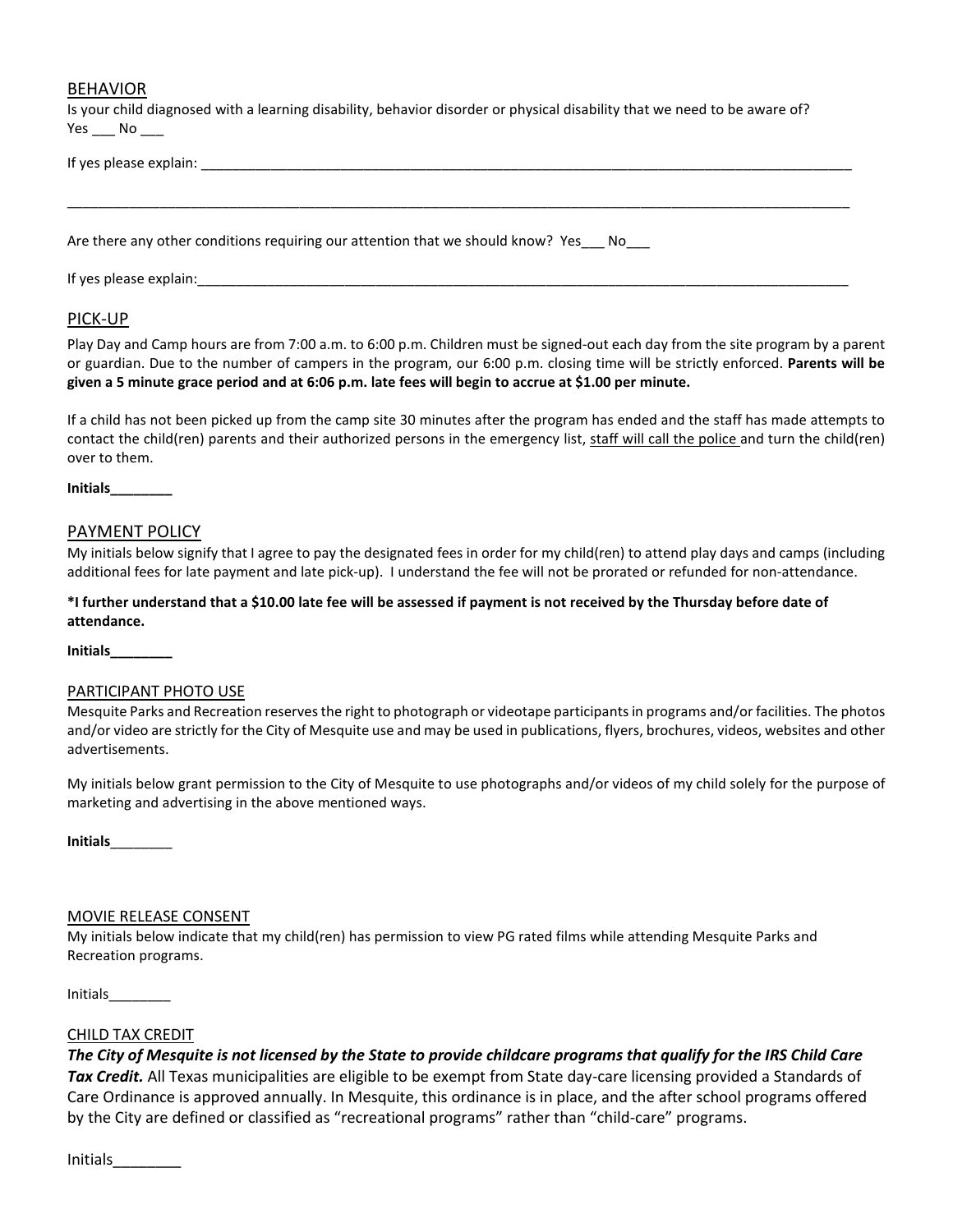In consideration of (myself/my child(ren) being permitted to go in and on and use recreational facilities operated by the City of Mesquite and participate in recreational activities sponsored by the City of Mesquite Parks and Recreation Department,

being of lawful age, do for myself, my heirs and assigns, release, hold harmless and forever discharge, the City of Mesquite, its officers and employees from any and every claim, action of any kind, arising from or by reason of any injury to (myself/my child(ren) while (I am/my child(ren) is in or on and/or using any of the recreation activities sponsored by the City of Mesquite Parks and Recreation Department.

My signature below also gives my permission for my child to be transported by the City of Mesquite staff to scheduled offsite program trips.

The undersigned does herby acknowledge to have read and understood all the information contained on this document and approves all releases, permits and waivers contained herein.

| Parent/Guardian Signature |  |
|---------------------------|--|
|---------------------------|--|

*Parent/Guardian Signature Printed Name Date*

\_\_\_\_\_\_\_\_\_\_\_\_\_\_\_\_\_\_\_\_\_\_\_\_\_\_\_ \_\_\_\_\_\_\_\_\_\_\_\_\_\_\_\_\_\_\_\_\_\_\_\_\_\_\_\_\_\_\_ \_\_\_\_\_\_\_\_\_\_\_\_\_\_\_\_\_

## **RULES AND DISCIPLINE POLICY**

In fairness to all participants of the programs, all participants are expected to respect themselves, each other, the staff and the program's facilities. Any form of lewd behavior, bullying, aggression, violence, disrespect or foul language will not be tolerated.

#### **Discipline Policy and Consequences**

- $1<sup>st</sup>$  offense On spot counseling and time-out from activities
- 2<sup>nd</sup> offense Talk with camp coordinator and parents
- 3<sup>rd</sup> offense Suspend from program for 1 to 3 days depending on severity of the incident and circumstances
- 4th offense Suspension for 1 week from program activities and from the City of Mesquite Recreation Centers depending on the severity of the incident and circumstances
- 5<sup>th</sup> offense Removal from the program and from the City of Mesquite Recreation Centers

We **DO NOT** engage in physical punishment, withhold food, or bathroom access.

**All disciplinary actions and suspensions depend on the severity of the incident and circumstances**. **The city reserves the right to dismiss the participant from the program without warning when it is determined that a participant's unsafe behavior places other children, himself/herself, or staff in danger. Staff will contact law enforcement officers if determined to be necessary.**

When a participant is suspended from a particular site they are also suspended from the City of Mesquite Recreation Centers. Parents will not be refunded for the time their child(ren) is suspended from the program whether it is for one day or one week.

## **Standards of Care**

My signature below indicates that I received the 2021 Youth Programs Standards of Care.

**Signature\_\_\_\_\_\_\_\_\_\_\_\_\_\_\_\_\_\_\_\_\_\_\_\_\_\_\_\_\_\_ Date\_\_\_\_\_\_\_\_\_\_\_\_\_\_\_\_\_\_\_\_\_\_**

## **Acknowledgment**

I \_\_\_\_\_\_\_\_\_\_\_\_\_\_\_\_\_\_\_\_\_\_\_\_\_\_\_\_\_\_\_\_\_\_\_, acknowledge that these releases are signed freely and of my own accord, and that I have a freedom of choice in the selection of play day and camps for my child(ren).

*Parent/Guardian Signature Printed Name Date*

\_\_\_\_\_\_\_\_\_\_\_\_\_\_\_\_\_\_\_\_\_\_\_\_\_\_\_ \_\_\_\_\_\_\_\_\_\_\_\_\_\_\_\_\_\_\_\_\_\_\_\_\_\_\_\_\_\_\_ \_\_\_\_\_\_\_\_\_\_\_\_\_\_\_\_\_